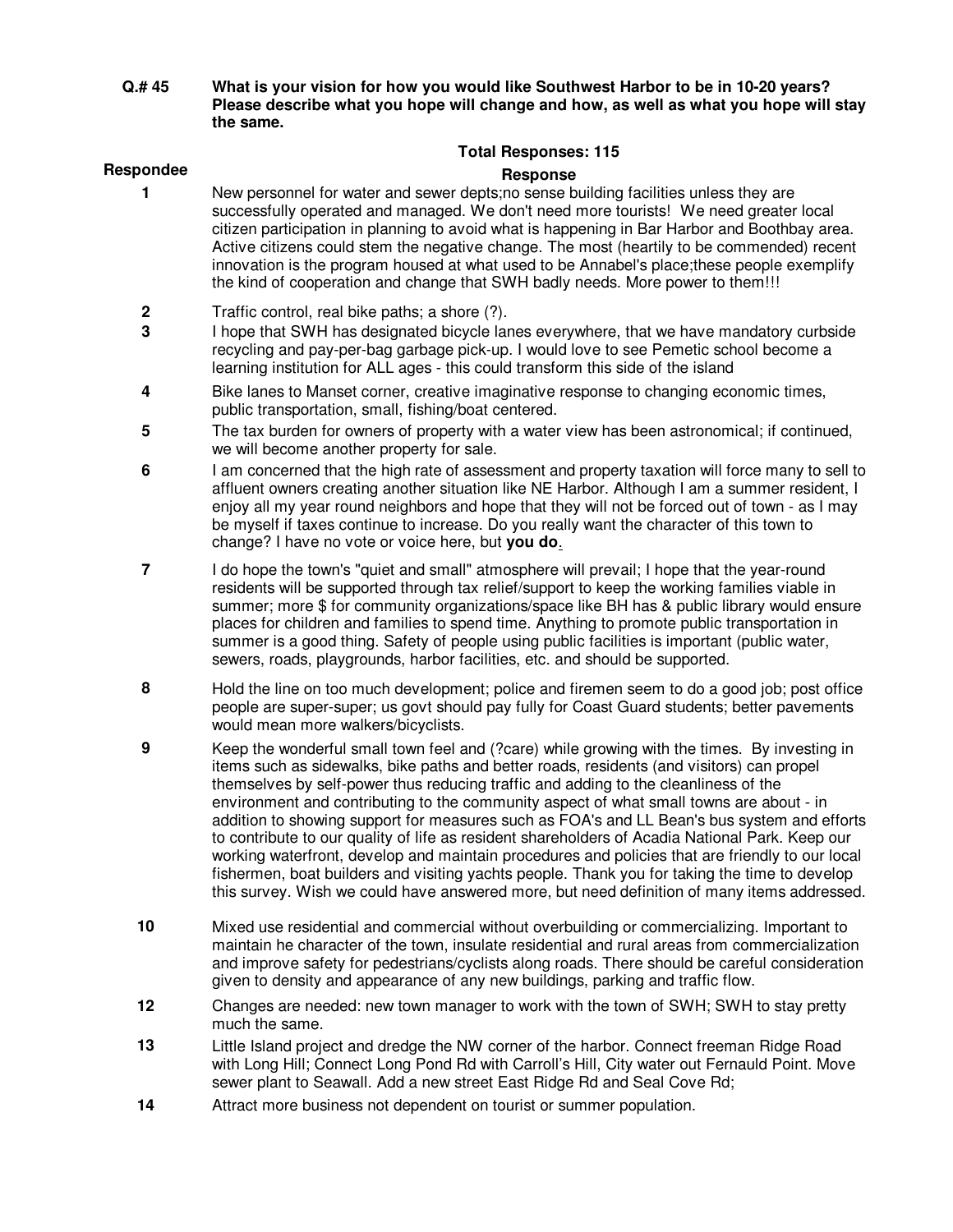- **15** Health-approved drinking water, adequate sewage the harbor smells often; fair assessments for erosion and other cleanup conditions to waterfront property as well as building restrictions.
- **16** We love SWH for its diversity and for its year-round community status. If this could be maintained we'd call it a success. But the steady rise in taxes and the lack of services that should be attached suggest that the present "mix" of residents cannot be sustained. The water is undrinkable, the roads are a mess, we have no sewer and our own public works super can barely do a tenth of his job!!
- **17** Traffic calming measures in place from Norwood Cove to Manset corner (good sidewalks, bike lanes, trees, slow traffic. Community-wide recycling, be a "green town", clean healthy water, clean air, town swimming pool.
- **18** My hope is that the town will buy land on the shore for more public use; that views from the main road will be unobstructed to the water; that we will not be just a tourist town but will encourage the fishing industry and will return the character of our great town.
- **19** I hope that the economics of the town and the businesses here support the life style of the community and the infrastructure of support services. Wish all merchant spaces were rented and full, attracting more customers, etc.
- **20** Changes are needed; new town manager to work for the town of SWH to remain unchanged.
- **21** We are anti-growth and anti-development and for maintaining the character of the town as is. We do not believe any more of the tax burden can be placed on the waterfront owners without risk of losing us. Why are boats allowed on Long Pond if it is the town reservoir? Don't motor boats have plenty of space on the ocean without polluting Long Pond & Echo Lake?
- **22** Easier traffic flow through Main street, otherwise we like the town and town management.
- **25** 1. People who work here will be able to live here; 2. Strong downtown, shops, school, HH, Church, Library. Stores servicing REAL needs - drugstore, clinic. A walkable town; 3. Fewer cars and more bike paths, good sidewalks with snow removal; 4. Good medical centers (2); 5.Moratorium on asphalt; 6. Design review board; 7. protection for trees and open space; 8. Town planner; 9. Limit conflicts of interest; 10. 90% recycling and composting; 11 working waterfront- not a Walsh(BH) or NE Harbor scenario. Thank you for this opportunity.
- **27** We like small town atmosphere with working harbor to be protected by: 1. preventing more marinas; 2 limited building size/height and commercial development; 3 maintaining trees and greenscapes; and 4 controlling use of water in harbor and on Clark Point/Fernauld Point/Manset Shores(i.e. no cigarette boats and jet skis).Two areas to which more attention is needed are: 1. Actual enforcement of building regs and set backs; 2. Summer traffic through town.
- **28** Clean, space, current balance of summer and year-round, store filled, add dry cleaner.
- **30** While I would like to see the town keep its downeast character, I realize you can't stop change. You have to control it. It is sad to see a working town becoming a yuppieville. It is losing its friendly fishing/boatbuilding character. I don't know how to preserve that but hopefully you are trying to do that. The roots (5 generations) my family have established are important to us but as growth occurs and costs continue to escalate(i.e. the proposed % increase in already outlandish water rates) our family heritage is SWH may sadly come to an end.
- **32** Maintain its current essential character while looking for incremental; ways to improve on a good thing.e.g. help build businesses on the waterfront and downtown, but not by making wholesale changes. For example, allowing one or two larger hotels/Inns on/n
- **34** Stay the same; keep the government out of our life as much as practical
- **35** This town is on a one-way track to being like NEH: empty on the winter and full of "masters" in the summer. I'd like it to be the way it used to be: a wonderful town.
- **36** The town 10-2- years ago was fine; let's try going in that direction. Bigger isn't always better.
- **37** I would like to see more locals, more children and young people; businesses being open tearround/ SWH is starting to feel like Bar Harbor.
- **38** I hope that more young people can afford to live in town; the taxes are causing people to leave the area. I know that the infrastructure needs to be maintained and improved; it takes money to do this but other savings and revenue sources must be found, i.e. more payment from Nation Park, grants loans, etc.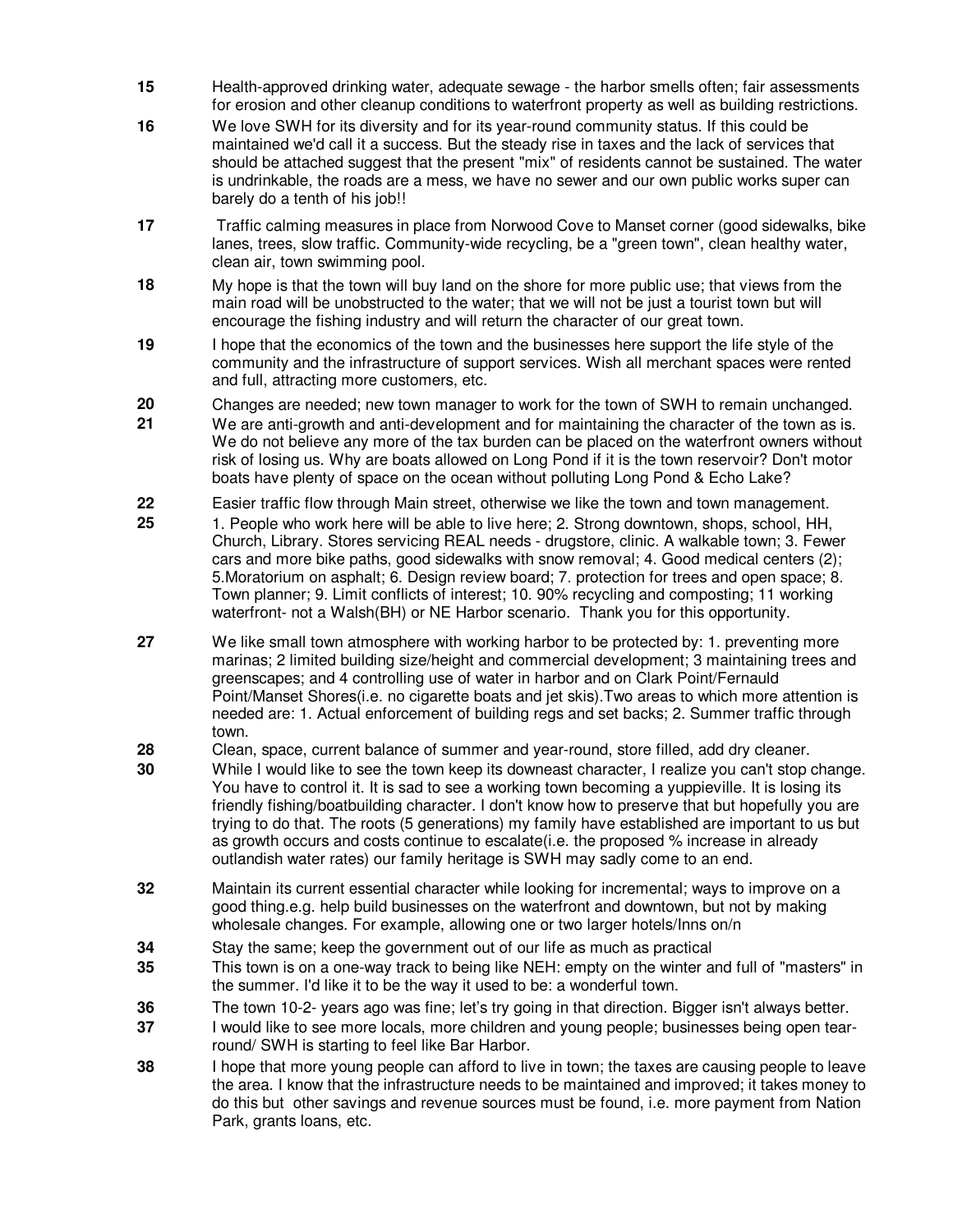- **39** 1. Keep the sky dark; 2. We moved here for the community not for development we purchased an existing home. 3.Would love more eco-friendly - recycle, wind, solar, bicycle paths, sidewalks. If there was a SAFE bike path from Manset into town, we would ride to town so much more than driving.
- **40** I don't expect to live here 10 years from now.
- **42** Smaller town government!
- **43** My hope is to be able to remain in my home for 10-20 years. It is difficult for me to pay my taxes and pay for fuel.
- **46** I would like the look of the town to stay the same, however it would be nice to have more yearround stores, bars and restaurants. Also would like the development of affordable housing to encourage young people to stay.
- **47** I would like to see the aesthetics of the town stay the same buildings fairly close to road with sidewalks, large trees protected, parking behind bldgs,. I would like sidewalks installed and improved and to be able to bike safely to town; businesses and other development to be required to plant trees in front of their buildings. I would like the electric lines in town buried, a vibrant community with year-round businesses, the ugly parking lot in front of the post office to become a park with a covered bus shelter. Development to be sustainable over time, clean water, no Norway maples or European red ants. Continue to have a great school (Pemetic) and a vibrant Harbor House and public library. MOST OF ALL - I want the community to be safe, drug-free and a place where we don't have to lock our doors and our children are safe.
- **48** Less traffic congestion, especially in summer.
- **51** As a summer resident I am happy with the town as is; as a taxpayer, I would like to be better informed about what changes are being considered and implemented.
- **53** I hope the town will keep its small town feel and appeal with minimum govt intervention into the lives of its citizens. Make it easy for people to walk and ride bikes around town; connect town center with Manset and Smugglers Den.
- **54** 1. More emphasis on infrastructure;2. More housing affordable to avg worker;3. Better/more transportation options.
- **55** Same population; no high rises; preserve mix of residential, waterfront and fishing; preserve current density-no developments
- **56** Better zoning practices, better cycling/pedestrian lanes, moderate tax increases, more merging of services with other towns.
- **58** I hope the town will continue to have its small town charm. I would like access to the water by opening up Lawler Lane and any other access to the harbor. This is so important to many of us. We need to limit the type and height of trees that can be planted as this can block our views of the harbor, Work needs to be done on Chris' Lane. The road is not done properly and will wash out again. This creates run-off problems for all neighbors. The State of Maine has very strong run-off laws. Chris' Lane should be redone using rock, reinforcement mat, loam and then seeded with grass. In this way the road will not wash out. Grass always holds up. Need to address the run-off from Chris' Pond when heavy rain hits the area. Need to reduce housing development above the Pond as it impacts run-off in a serious way. I Think the town manager is doing a good job. Don LeGrange is also doing a good job and is responsive to the Towns resident's needs.
- **59** Do not lose the flavor of this wonderful town with too many unessential changes.
- **60** I would like to see SWH maintain as much of its character as possible, yet for the town to be viable it needs to evolve and attract business suitable to the environs and build a tax base so that people aren't force to leave due to higher taxes, It will
- **61** 1-small town atmosphere;2-green space;3-successful local year-round business;4-improve summer traffic management.
- **62** I hope you will oversee and enforce ordinances, We have a neighbor who cuts trees that don't belong to him - changes bunkhouse to full size guest house built too close to property lines, lies about his intent.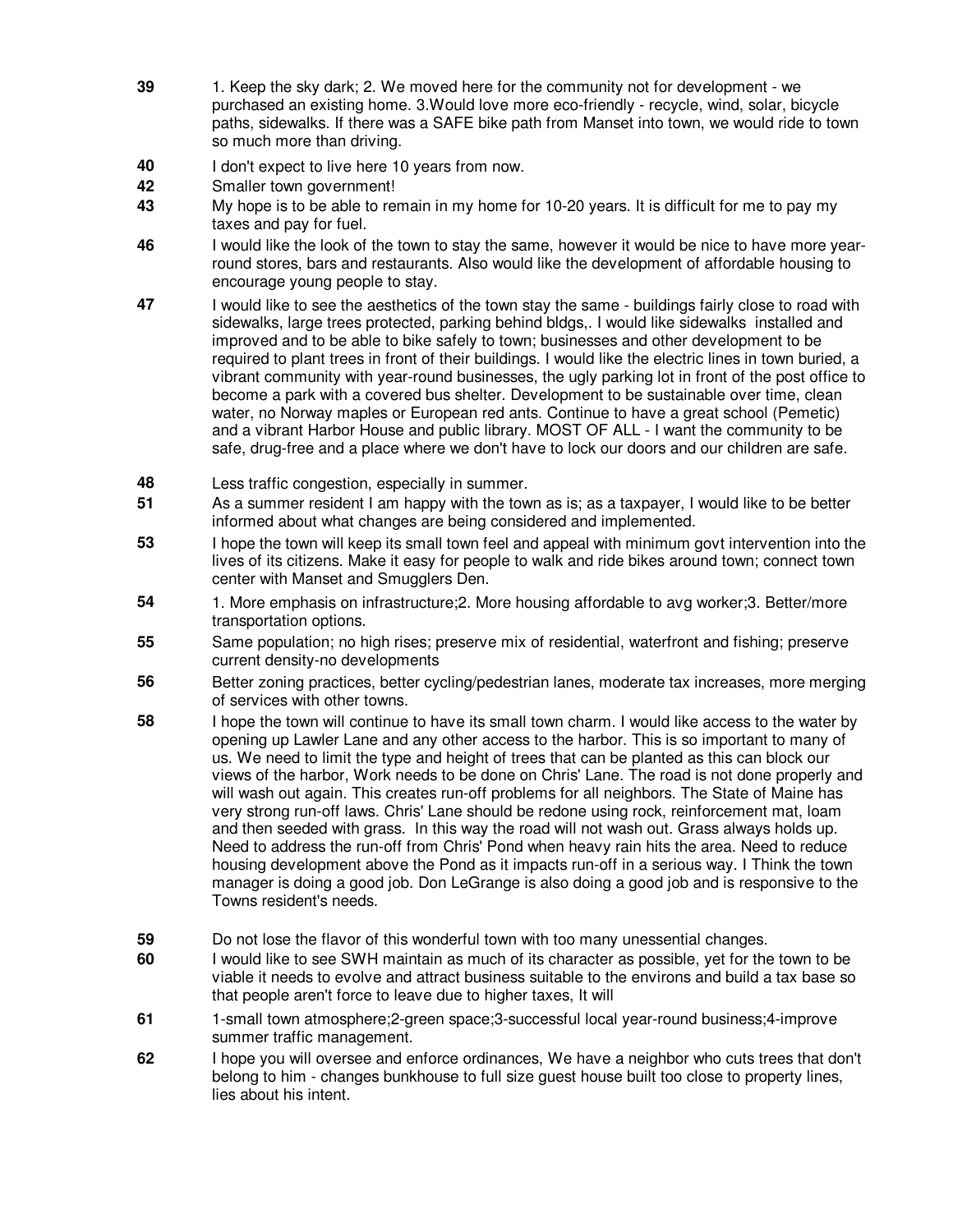- **63** I would like to see SWH keep its small town qualities but would appreciate more services offered on Main Street. I would like the quality of drinking water to improve and recycling of plastic, paper, glass and aluminum mandatory. Sidewalks need to be repaired and street lights installed to encourage visitors to walk to town versus driving. Enforce 25 mph speed limit!! Before developing new "virgin" areas re-use (recycle) those properties that have stood empty for years. Offer incentives to builders who re-do existing real estate into duplexes and quads. Every comprehensive plan needs to include "affordable" housing for lower income earners. Think outside the box.
- **64** Small-town-mixed use-waterfront I am for more bike paths, consol. Schools, alternative energy.
- **65** We fully expect SWH to enjoy normal growth, but would hate to see it become a summer zoo like bat Harbor. This is a small town and cannot accommodate many more summer visitors than we do now.
- **68** Too much money spent for what we get.
- **69** Maintain local police dispatch, maintain 5 police officers and one summer parking/traffic officer. This is a great community.
- **71** Wish another crosswalk up from Marina; boaters would use it and not walk with traffic going to town. They do not use the one for the restaurant and they bunch up (not single file) and it is hard to drive in that congested area.
- **73** A place that supports year round business and population.
- **74** Rules that are in place should be enforced, especially code violations.
- **77** Mostly keep things the same. Protect harbor from mcMansions! Improve bike paths and storm water management. Definitely consolidate Tremont/Pemetic schools
- **78 Retirement community, summers only**
- **79** Do away with street lights outside of the town center so we can have "dark skies'.
- **80** Better roads. Public transportation between SWH/Ellsworth/Bangor. Currently there is none. Safe drinking water. Currents motivated us to drink bottled water. Affordable housing for the working population and retirees.
- **82** Would like this to be a community with a varied population, with a mix of young working families and retired people. Would like to see a thriving local business community with incentives to establish locally-owned retailers and service providers. Hope to see Main street storefronts occupied.
- **83** More quiet, better roads, less buildings and fancy summer homes.
- **87** SIDEWALK TO Seawall; no empty storefronts in middle of town; Better grocery store(I'd rather have that Town Hill Hannaford right where the Foodmart is; keep the library going strong-it is the best part of the whole town.
- **88** Better traffic control.
- **90** I hope this wonderful community remains a viable, year-round village. It is important that we promote and support small business owners. K-8 school consolidation of some configuration must happen to maintain quality education at an affordable price. Full-time librarians at Pemetic and Tremont schools is not sustainable. Taxpayers cannot continue to support duplicate programs with shrinking student numbers. If school consolidation were put to a referendum vote in both towns, I believe it would pass, especially given the economic times and concerns about taxes not increasing. Somewhere we need to start reducing costs as revenues diminish, i.e. excise tax collections.
- **91** Give people more room to make small additions to their homes.
- **92** A place families can still exist in safety.
- **93** I'll be 88 years old on 8/25/09; I probably won't be around.
- **94** I hope the town gets the water so you can drink it without putting us all in the poorhouse. I hope also that the rich people do not buy up all the property and tax the rest of us out of town. SO hope we get out of debt and the selectmen use common sense about borrowing money.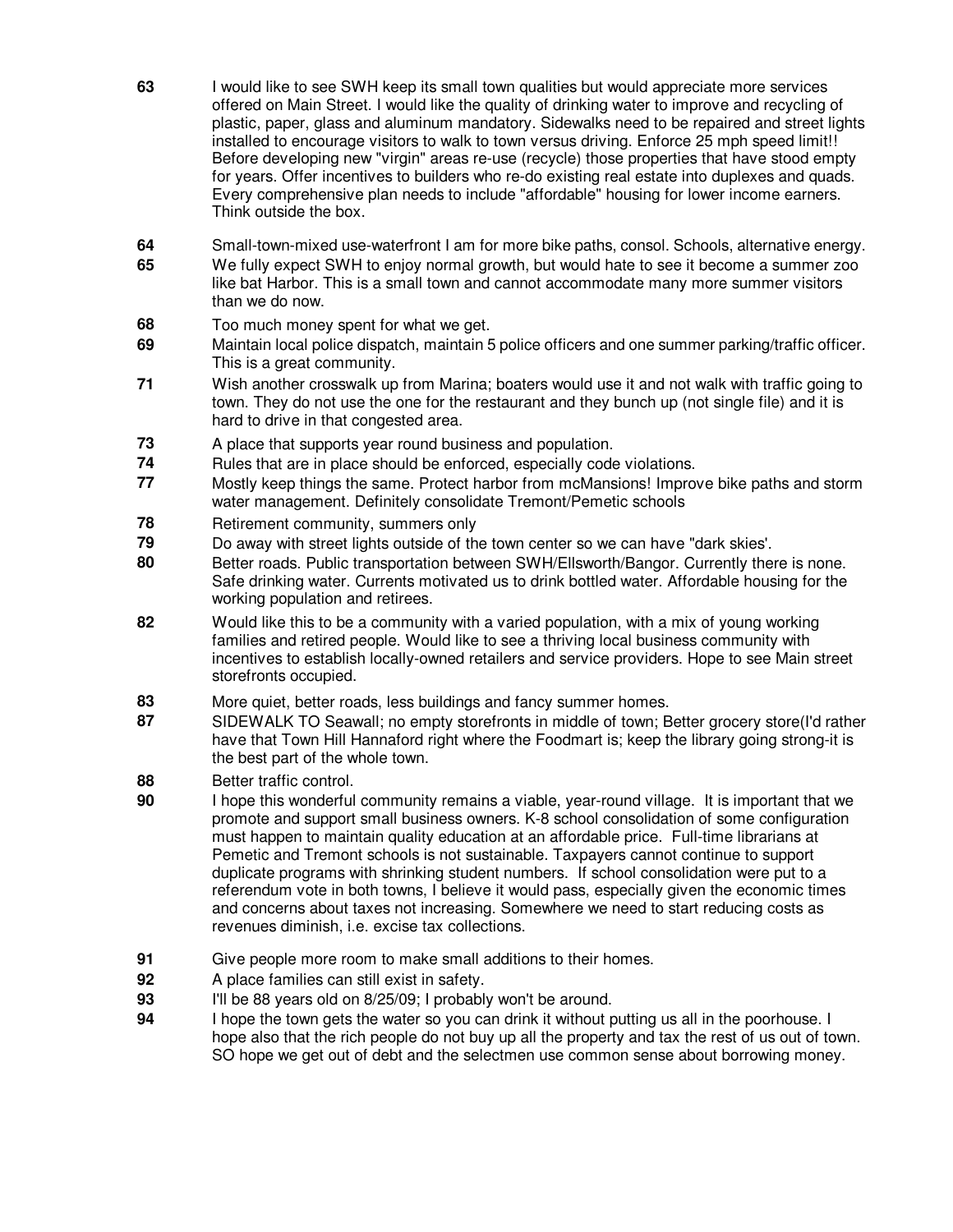- **95** There needs to be some way of keeping taxes and prices down on year-round residents so people can afford to stay in town and the town does not just become summer homes. Yearround rental properties need to be available. Limit lodging to smaller places, such as the B&Bs. Provide tax breaks for maritime businesses so they stay in town. For example: What happens if Beal's was sold to a developer, who is able to manipulate the ordinances to create expensive housing(year-round and/or tourist)? Another example: Why couldn't the old Morris property sell? Another maritime business could not afford the price AND taxes. But if the ordinance keeps those affordable, the maritime businesses would come in. Otherwise all you get is tourist or summer lodging, which is what we have enough of already on the shore.
- **97** Very light industry, service-related businesses, great restrictions on multi-family dwellings, good zoning for residential and commercial water treatment, bike path improvement, wind energy, town by-pass, retain the flavor of the town by very good and responsible zoning.
- **98** Our hope is that SWH would continue to be a strong, year-round working community rather than another coastal resort. We would also hope that in 10-20 years SWH will reflect a vision and careful planning along the way - as opposed to "closing the bard door after the horse gets out." We would hope it would be a safe, thriving, balanced yet diverse year-round community.
- **99** Volunteerism needs to be promoted throughout our community.
- **102** Moderate growth with employment opportunities.
- **103** Make town water drinkable before doubling rates; safe sidewalks on both sides from Forest Ave to Manset corner; hope Pemetic school remains opener-asses properties in a falling economic market to give homeowners a break.
- **104** Small town feeling will stay the same.
- **105** Taxes need to come down; summer [people to pay an extra tax to help pay for school, roads, etc. Would like SWH to be more vibrant working place not a summer playground for the rich; look after year-round residents, lower taxes for the 70 an older and lived here for 30+ years.
- **106** Maintain and beautify harbors, add a marina but not lose sight of the great "working' community that is the real attraction to visitors. Obviously, we need more parking. Sidewalks and bike paths to Seawall attract "healthy" visitors on the fall/winter. Our children can walk to school to improve their health and also save the town money in transportation. No More Condos!! They strain the existing water and sewer system and add to our refuse problem. Encourage "green" residential areas on specific lot sizes, height, etc. etc. Please make sure the CEO enforces the laws for ALL - prior to, during and after any development.
- **108** Vehicles will be electric including pickup trucks; industry will focus on renewable energy; The reality is that ocean acidification will destroy all forms of fishing; there will be some hotels on the harbor.
- **110** Active year-round community with no empty storefronts. Sidewalks and bike paths safe enough to encourage walkers and bikers so we can reduce car usage and our carbon footprint. Tax incentives for residents working in necessary services like education and health care trades. A place where young year-round families can afford to live. SAFE drinking water from a source that does not allow motor boat activity, swimming and sewer lines running into it. Increased school enrollment.
- **115** Above sea level- supporting sustainable year-round economy.
- **116** I would like to see more businesses surviving and more families affording our town.
- **117** The roads need great improvement and bike lanes; the roads are very dangerous to ride onmaybe if we had better roads and bike lanes more people would bike instead of drive; better for the environment and healthier.
- **119** The small town atmosphere is caring and neighborliness.
- **120** No parking on both sides of main street; Alternate route around town; at Village Green, Herrick and Apple lanes - widen main road so that through traffic can go around left turning traffic.; traffic signal @ Clark Point Road & Main;
- **122** I want it quieter & friendlier; safer for walkers & cyclists; attractive & healthy; common sense not bells & whistles; find ways to get families to settle here - we need more kids. Spend more town money in town - costs are a poor basis for decisions.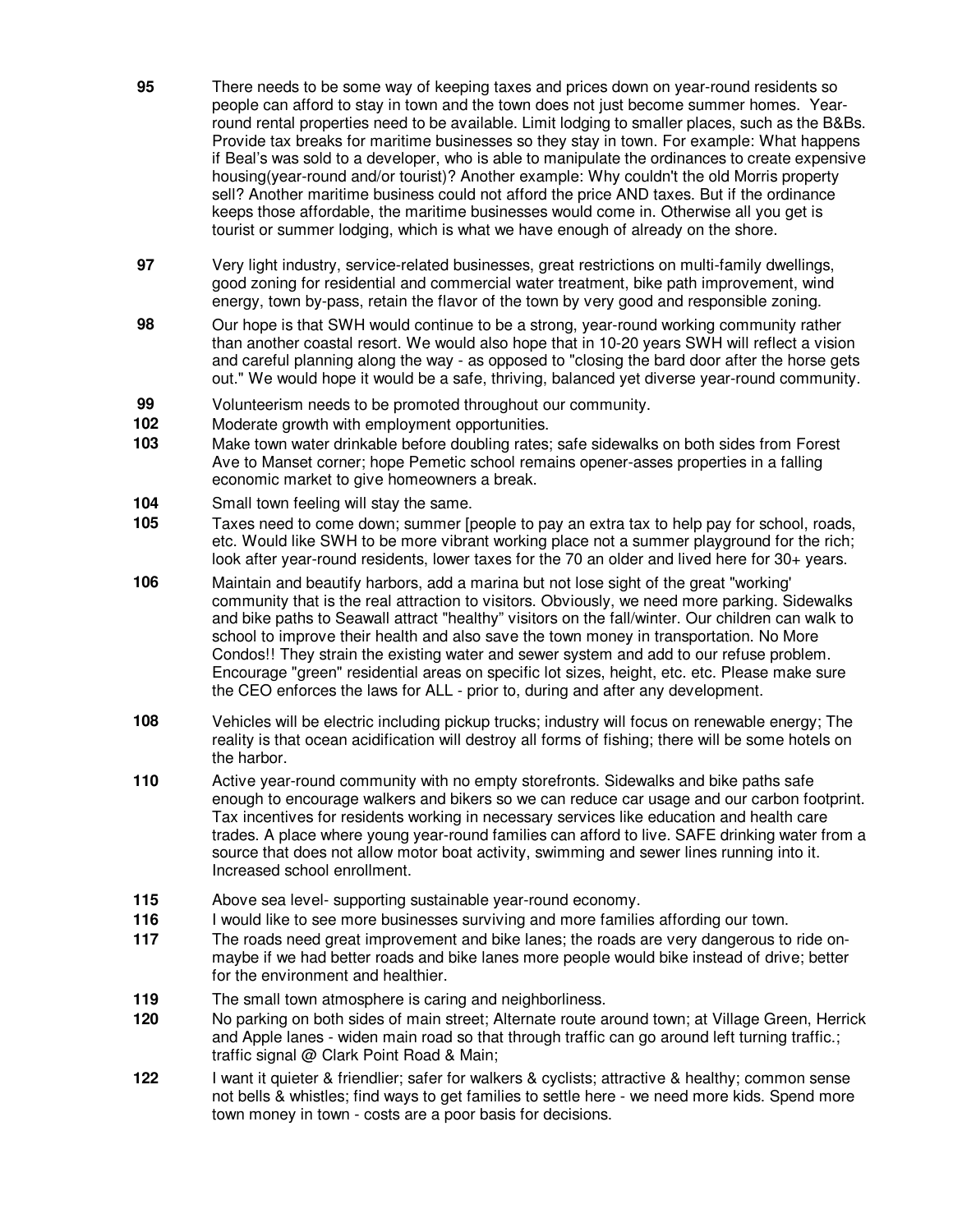- **124** I hope we can keep our working waterfront and nor encourage large subdivisions such as Oceans End. The denuding of the property is atrocious.
- **125** 1. We need affordable housing desperately, not subsidized but affordable; it's the only way our town can attract young families.2. It's probably not going to happen but I'd love to see more "locals' participate in our town.3. I'd like to see Tremont & SWH have one school, maybe even a new one and turn the present school into taxable property with a good parking and park plan.
- **126** would like it to be SWH environmentally & financial secure.
- **127** Hope that people who work in SWH live here.
- **128** Affordable housing; family oriented community; clean accessible public bathrooms use of portapotties in high use locations; include all businesses in overall business plan- not just Main street - B&Bs, restaurants, shops, restaurants; Sometimes it seems the most emphasis is put on downtown Main Street. Work to attract year-round businesses to area that have a low impact on the environment.
- **130** Southwest Harbor is no longer a friendly, little town. Taxation has forced out the locals. We look to the town officials to look out for us. They only look to get further into our wallet. Like the "Great Ideas" on this form - providing sidewalks and paths for tourists at our expense is totally ridiculous. We are on the threshold of a depression! The current town manager is not qualified to lead this town.
- **131** Same: mixed use, year-round services and stores; Change: Stop decline of school population & modest income families; ease congestion in center of town on summer.
- **133** Denser downtown w/mixed use residential and commercial district with good access to water with a shoreline path where possible; bike paths and sidewalks and public transit to discourage auto and truck traffic.
- **134** 1. Maintain working harbor;2. better roads and bicycle paths;3.Buy Hood parking lot (Manset); 4. protect the aesthetics and character of the harbor.
- **135** Better traffic pattern; fewer signs on lawns, etc. on 102; need for drinkable town water
- **136** Would like to see more young, year-round families.
- **139** We need civic pride to keep our town clean and in good repair; we need a major facelift led by the board of selectmen and the CoC.
- **140** My vision is to have it the way it was 20+ years ago- small, rural;, friendly not what it is growing up to be.
- **141** Would like to see a vibrant, year-round community of mixed demographics, complete services and a thriving marine-based economy.
- **142** vibrant business in town center no empty storefronts, winter not greatly different from summer - better access by foot & bike from Foodmart to Manset corner, wider road, room for bikes, sidewalk on one side - limits on larger developments - zoning ordinance so development in keeping with town character; more families of school-age children; more involvement in town affairs (and boards) by retirees and others who choose to live here(but haven't always lived here; I like the entrepreneurial spirit in town - lots of self-employed people.
- **143** A year-round active community with accessible housing(affordable) for residents while maintaining an attractive town for tourists/summer residents.
- **144** More varied job opportunities; more affordable workforce housing; more children attending Pemetic; more alternative transportation; keep SWH a walkable community; encourage basic services to remain and relocate here.
- **145** Noise ordinance; more investment in the harbor; Once the Hook property is acquired and the dockside property across the street, build another dock in Manset. Make a little beach park; Build bike paths everywhere. Public internet access covering town and harbor; remain unpretentious. Finally, a well-mapped and organized mooring field. All else is OK.
- **146** More opportunities for year round residents; traffic control
- **147** The current tax structure is patently unfair to summer residents. We pay huge amounts and get little benefit relatively speaking.
- **148 Wrote letter, included separately.**